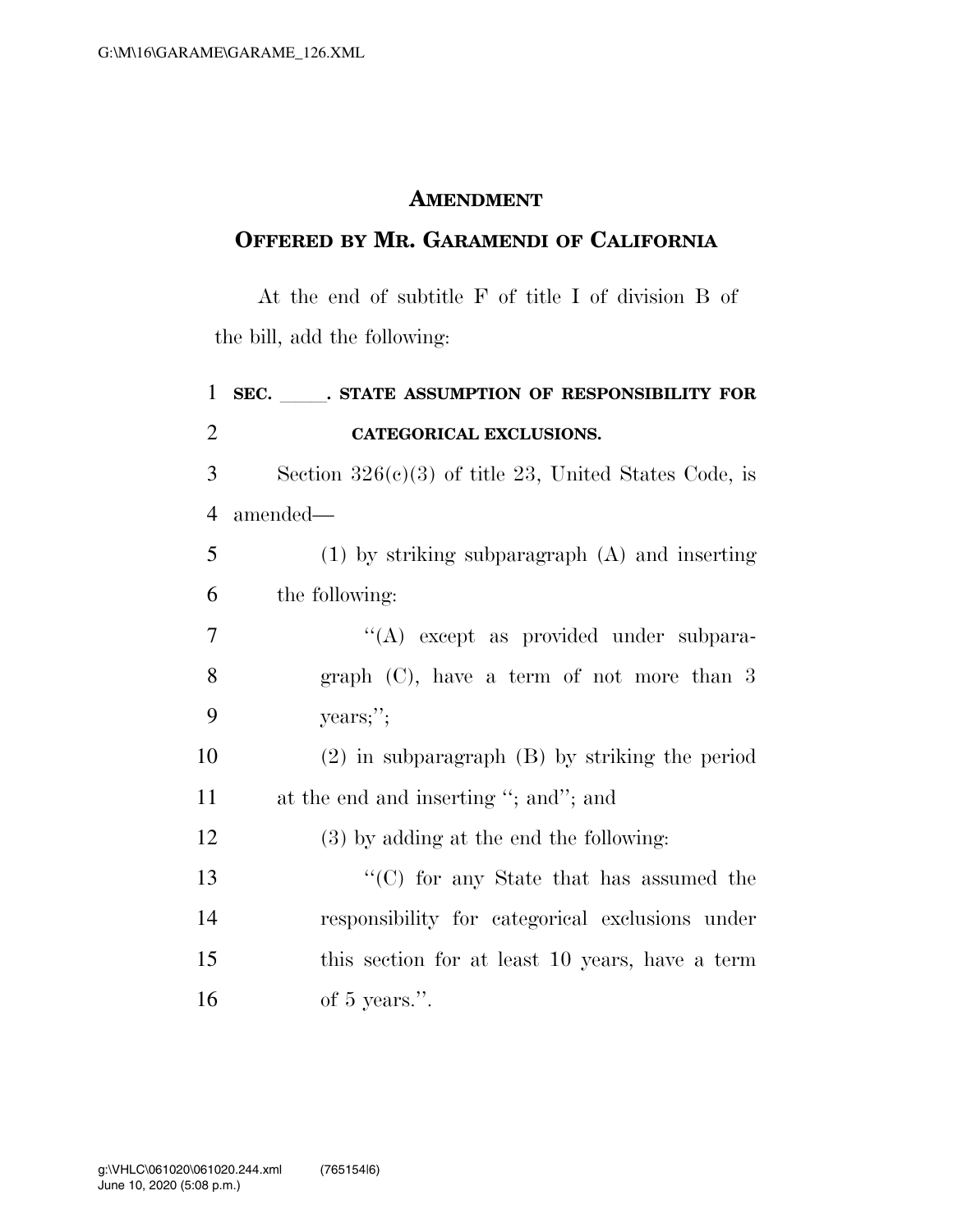2

| $\mathbf{1}$   | SEC. SURFACE TRANSPORTATION PROJECT DELIV-          |
|----------------|-----------------------------------------------------|
| $\overline{2}$ | ERY PROGRAM WRITTEN AGREEMENTS.                     |
| 3              | Section 327 of title 23, United States Code, is     |
| $\overline{4}$ | amended—                                            |
| 5              | $(1)$ in subsection $(e)$ —                         |
| 6              | $(A)$ by striking paragraph $(5)$ and insert-       |
| 7              | ing the following:                                  |
| 8              | $\lq(5)$ except as provided under paragraph $(7)$ , |
| 9              | have a term of not more than 5 years;";             |
| 10             | $(B)$ in paragraph $(6)$ by striking the period     |
| 11             | at the end and inserting "; and"; and               |
| 12             | (C) by adding at the end the following:             |
| 13             | "(7) for any State that has participated in a       |
| 14             | program under this section (or under a predecessor  |
| 15             | program) for at least 10 years, have a term of 10   |
| 16             | years.";                                            |
| 17             | $(2)$ in subsection $(g)(1)$ —                      |
| 18             | (A) in subparagraph (C) by striking "an-            |
| 19             | $\text{m}\text{a}$ !";                              |
| 20             | (B) in subparagraph (B) by striking "and"           |
| 21             | at the end;                                         |
| 22             | $(C)$ by redesignating subparagraph $(C)$ as        |
| 23             | subparagraph $(D)$ ; and                            |
| 24             | (D) by inserting after subparagraph (B)             |
| 25             | the following:                                      |